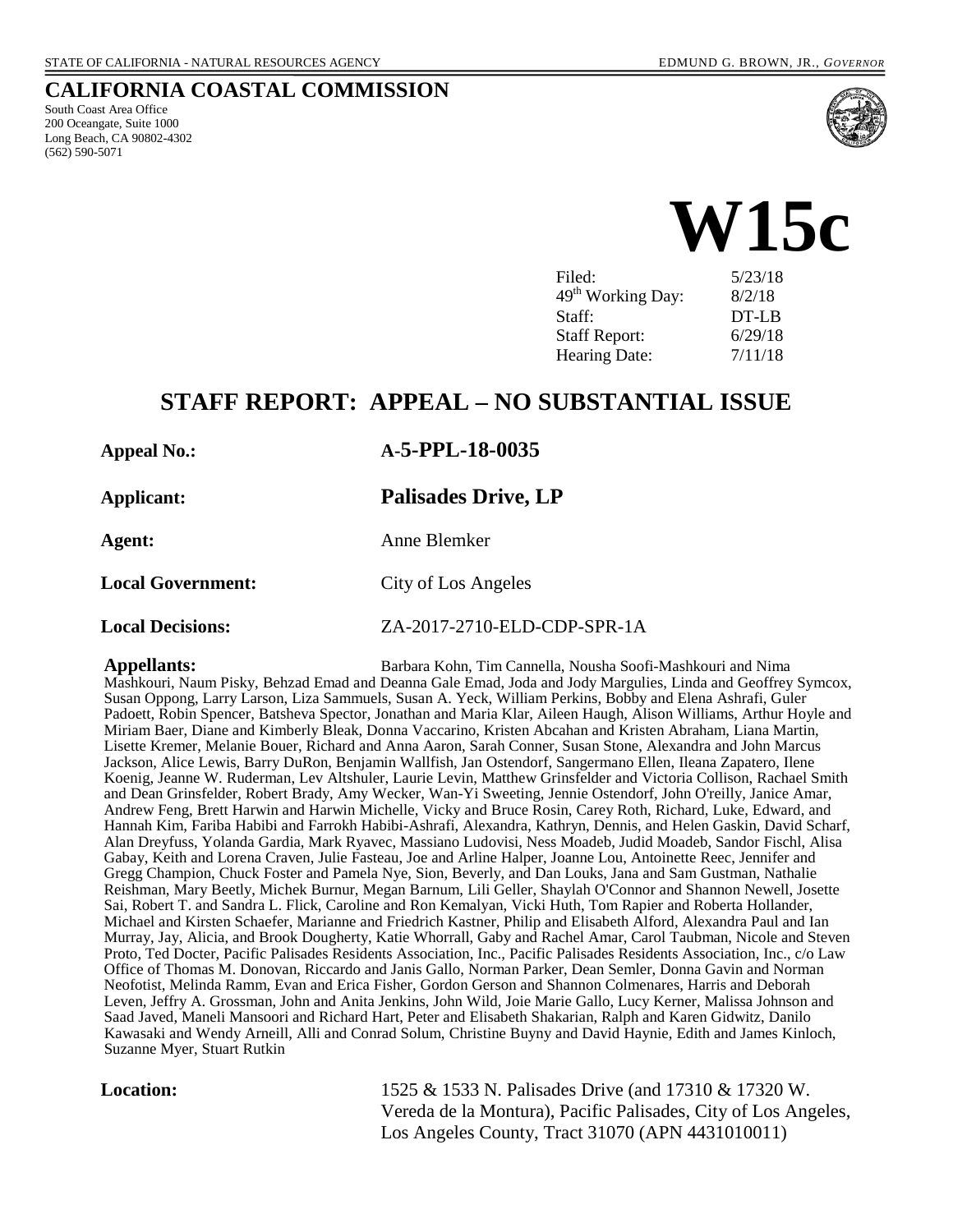| <b>Project Description:</b>  | Appeal of Local Coastal Development Permit ZA-2017-2710-<br>ELD-CDP-SPR-1A for construction of a 4-story, 45-ft high,<br>64,646 sq. ft. eldercare facility, with 82 guest rooms, including<br>19,308 cu. yd. of exported grade material, on a vacant lot |
|------------------------------|----------------------------------------------------------------------------------------------------------------------------------------------------------------------------------------------------------------------------------------------------------|
| <b>Staff Recommendation:</b> | NO SUBSTANTIAL ISSUE                                                                                                                                                                                                                                     |

## **SUMMARY OF STAFF RECOMMENDATION**

Staff is recommending that the Commission determine that **no substantial issue** exists with respect to the grounds on which the appeal has been filed.

The primary grounds raised by the appellants are that the proposed project's height, mass, and design is out of character with the surrounding area and will further block scenic views from public trails nearby. In addition, the appellants argue that fuel modification requirements will destroy the natural habitat surrounding the property, which contains environmentally sensitive habitat and is a visual buffer for the wildland-suburban interface. The appellants also contend that the development will increase geologic instability, will not minimize energy consumption and vehicle miles traveled, and will limit access to nearby recreation trails because of increased traffic in the area due to the lack of on-site parking spaces provided and public transport station for facility workers and medical care providers nearby. The appellants further contend that the Regional Interpretive guidelines have not been followed, and that the project will prejudice the ability of the City to prepare a local coastal program (LCP) for over-sized development, and further does not comply with the Brentwood-Palisades Community Plan and California Environmental Quality Act (CEQA) guidelines.

Staff has analyzed the appellants' contentions against the City actions and concluded that public view impacts from nearby trails will not be significantly impacted due to the design and siting of the project that is located within a developed and urbanized area. In addition, the approximately 100 feet of brush clearance required for fire protection does not contain significant plants with the potential to support protected species and does not reach the coverage of the riparian and trail corridor located approximately 350 feet away from the property boundary. The applicant also proposes to utilize drought-tolerant landscaping and sprinklers to address potential fire hazards. The project has further received approval from Building and Safety utilizing friction piles in order to stabilize the development. In addition, the City report indicated that an additional 260 trips are anticipated to occur for facility participants, employees and visitors; however, the amount of trips generated will not significantly affect the level of service provided by the existing road and will not adversely displace street parking for visitors that access the nearby trails. The project has also been determined to be categorically exempt and has been analyzed per CEQA requirements for exempt projects. Furthermore, the Regional Interpretive Guidelines and Brentwood-Palisades Community Plan are utilized for guidance and is not a standard of review as to whether an appeal raises a substantial issue. The project's density, scale, and land use is compatible with the surrounding area and, thus, will not prejudice the ability for the City to prepare a LCP. Therefore, for the reasons stated above, the appeal does not raise a substantial issue as to the project's conformity with Sections 30116, 30222, 30240, 30251, 30253, and 30620 of the Coastal Act. The motion to carry out the staff recommendation is on page 4.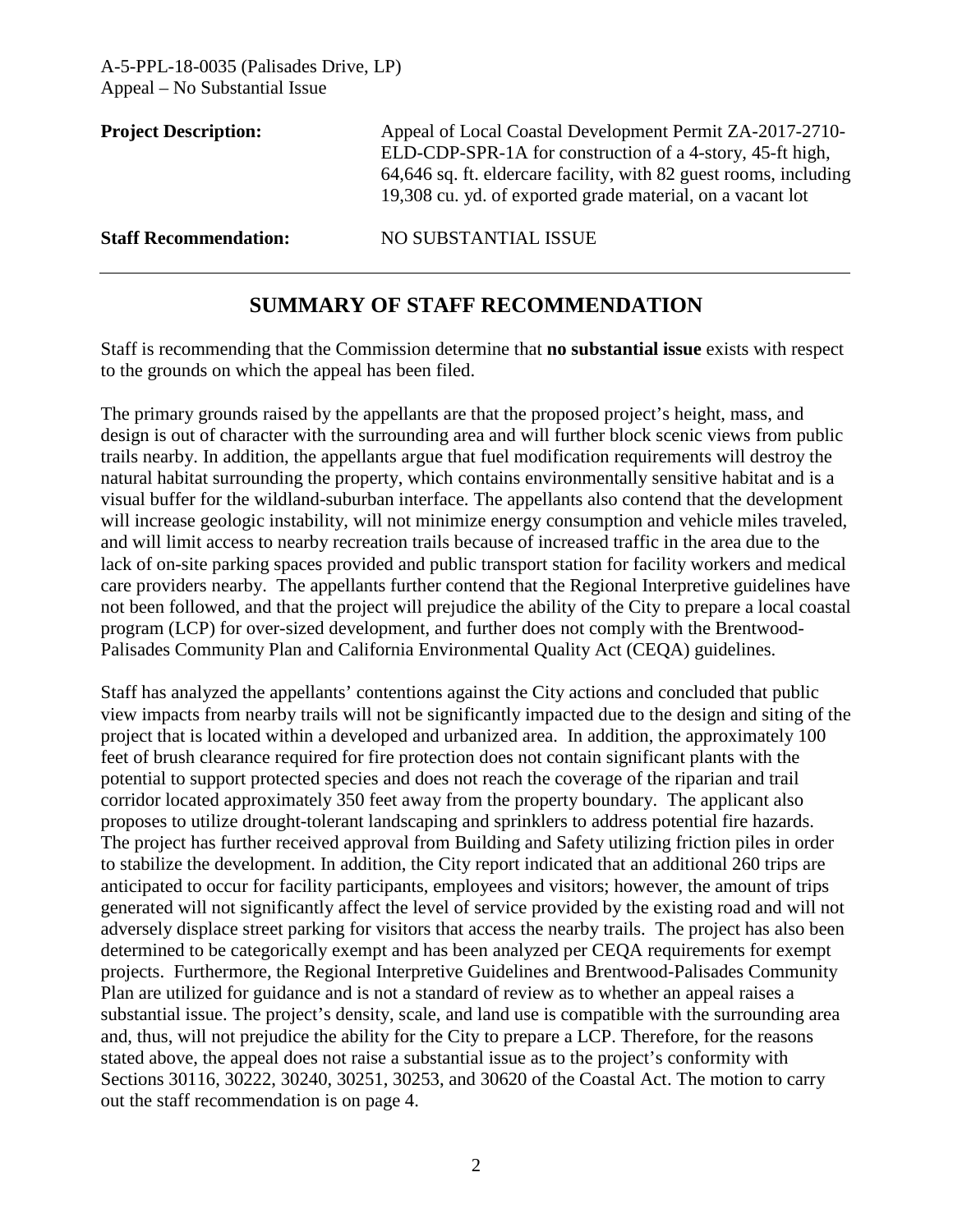# **TABLE OF CONTENTS**

## **APPENDICES – Substantive File Documents**

Appendix A – Permit No. A-381-78 and subsequent amendments (Headlands Properties)

- Appendix B City of Los Angeles permit no. ZA-85-1219(CUZ)(PAD)
- Appendix C City of Los Angeles permit no. ZA 88-0435 (PP)
- Appendix D Coastal Development Permit No. 5-88-012
- Appendix E Meridian Consultants responses to appeal letters, April 5, 2018

## **EXHIBITS**

- [Exhibit 1 Vicinity Map](https://documents.coastal.ca.gov/reports/2018/7/W15c/W15c-7-2018-exhibits.pdf)
- Exhibit 2 City-approved Plans
- Exhibit  $3 -$  Appeals

[Exhibit 4 – City Coastal Development Permit ZA 2017-2170\(ELD\)\(CDP\)\(SPR\)](https://documents.coastal.ca.gov/reports/2018/7/W15c/W15c-7-2018-exhibits.pdf) 

[Exhibit 5 – West Los Angeles Area Planning Commission Determination](https://documents.coastal.ca.gov/reports/2018/7/W15c/W15c-7-2018-exhibits.pdf)

- [Exhibit 6 Building and Safety approval letter](https://documents.coastal.ca.gov/reports/2018/7/W15c/W15c-7-2018-exhibits.pdf)
- [Exhibit 7 Biological survey, Meridian Consultants](https://documents.coastal.ca.gov/reports/2018/7/W15c/W15c-7-2018-exhibits.pdf)
- [Exhibit 8 Additional submittal from appellants](https://documents.coastal.ca.gov/reports/2018/7/W15c/W15c-7-2018-exhibits.pdf)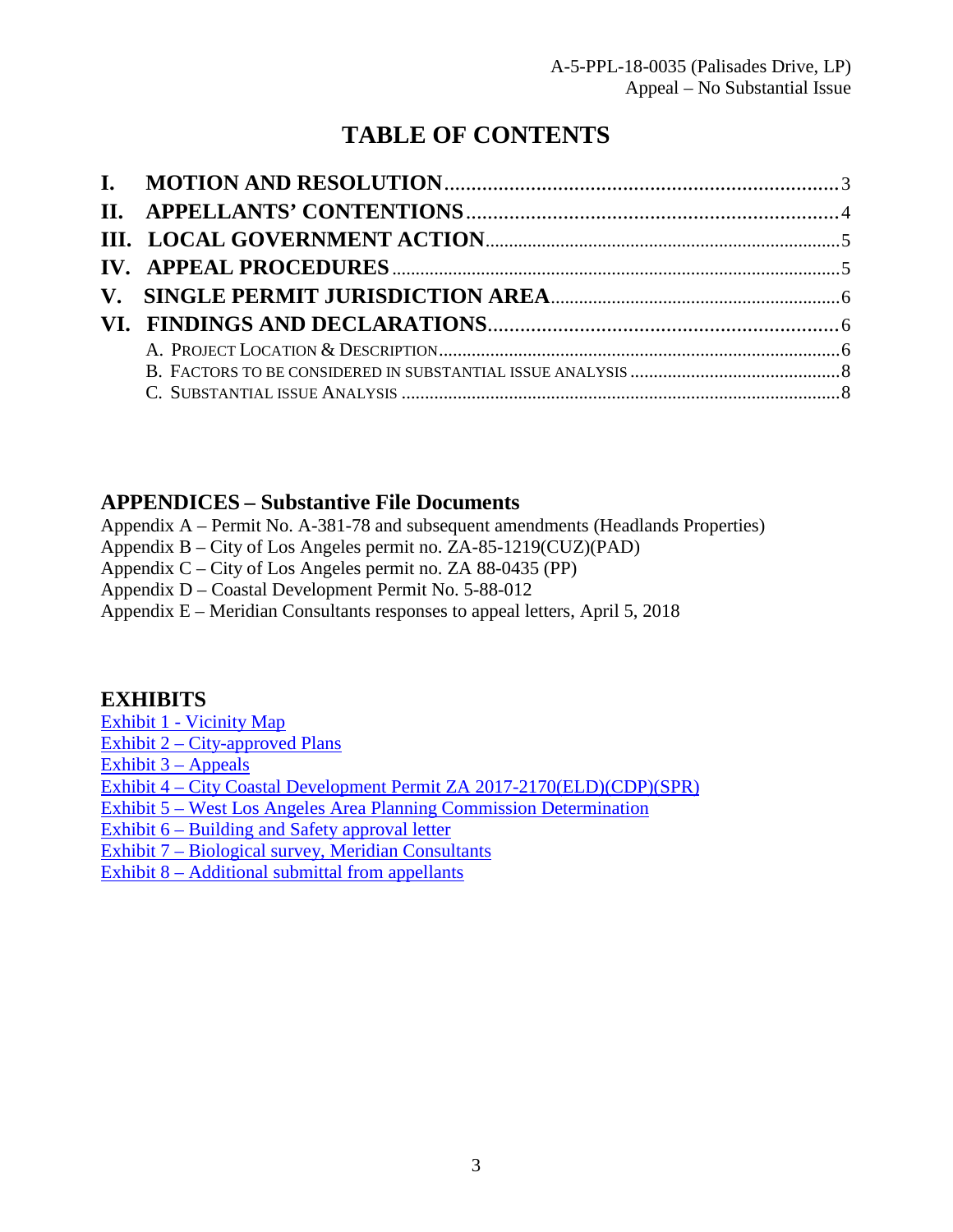## <span id="page-3-0"></span>**I. MOTION AND RESOLUTION**

## **Motion:**

*I move that the Commission determine that Appeal No. A-5-PPL-18-0035 raises NO Substantial Issue with respect to the grounds on which the appeal has been filed under section 30602 of the Coastal Act.* 

Staff recommends a **YES** vote. Failure of the motion will result in a de novo hearing on the application and adoption of the following resolution and finding. Passage of this motion will result in a finding of No Substantial Issue and the local action will become final and effective. The motion passes only by an affirmative vote of the majority of the Commissioners present.

## **Resolution:**

*The Commission hereby finds that Appeal No. A-5-PPL-18-0035 presents NO SUBSTANTIAL ISSUE with respect to the grounds on which the appeal has been filed under section 30602 of the Coastal Act regarding consistency with Chapter 3 policies of the Coastal Act.* 

## <span id="page-3-1"></span>**II. APPELLANTS CONTENTIONS**

On May 23, 2018, four appeals were filed at the South Coast District office for the City-issued Coastal Development Permit No. ZA-2017-2170-ELD-CDP-SPR-1A (**[Exhibit 3](https://documents.coastal.ca.gov/reports/2018/7/W15c/W15c-7-2018-exhibits.pdf)**). The appeals represented 173 individual appellants, some of whom are associations, who contend that the project's height, mass, and design is out of character with the surrounding area and will further block scenic views from streets, and nearby residential properties, to Topanga State Park, and from the Santa Ynez canyon trail to the surrounding sensitive environment (as defined under Section 30116 of the Coastal Act) inconsistent with Section 30251 of the Coastal Act. The appellants also contend that the project is located in a City-designated High Severity Fire Hazard Area which will limit the ability of facility participants to mobilize during an emergency such as a wildfire or landslide. Furthermore, the brush clearance required for fuel modification will destroy the natural habitat surrounding the property, which contains environmental sensitive habitat and is a visual buffer for the wildland-suburban interface inconsistent with Section 30240. The appellants also contend that the development will increase geologic instability, will not minimize energy consumption and vehicle miles traveled, and will limit access to nearby recreation trails because of increased traffic in the area due to lack of number of parking spaces provided, public transport station for facility workers and medical care providers nearby inconsistent with Section 30253 of the Coastal Act. The appellants further contend that the Regional Interpretive Guidelines for development in the Pacific Palisades have not been followed, inconsistent with Section 30620. The appellants argue that the project will prejudice the ability for the City to prepare a LCP for oversized development, and further does not comply with the Brentwood-Palisades Community Plan and CEQA guidelines. In addition, staff met with two appellants (Tom Donovan and Joe Halper) on June 14, 2018 and submitted additional documents supporting the appeal (**[Exhibit 8](https://documents.coastal.ca.gov/reports/2018/7/W15c/W15c-7-2018-exhibits.pdf)**).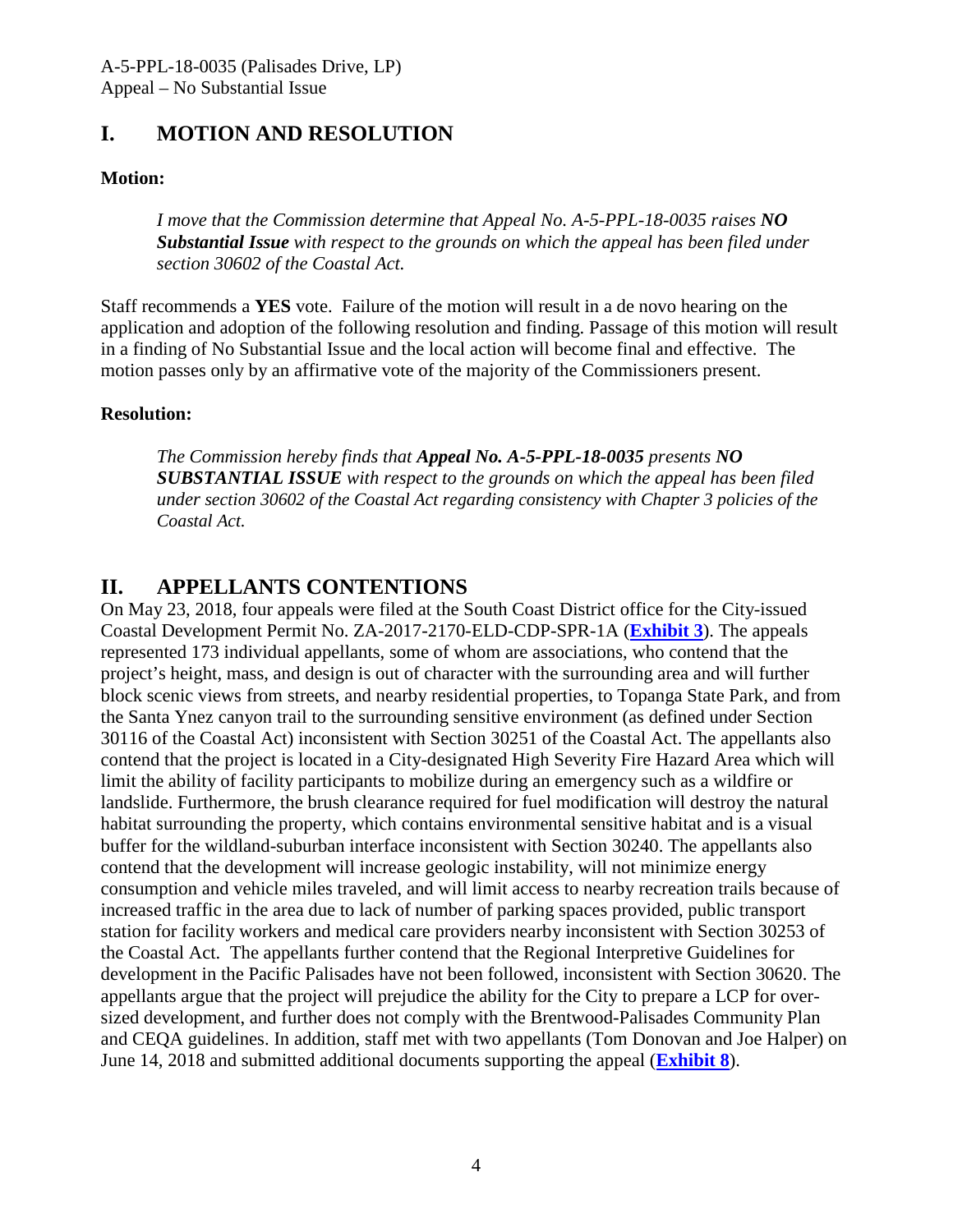## <span id="page-4-0"></span>**III. LOCAL GOVERNMENT ACTION**

On May 15, 2017, the Los Angeles Department of Building and Safety issued a geology and soils approval letter imposing conditions for the proposed grading (**[Exhibit 6](https://documents.coastal.ca.gov/reports/2018/7/W15c/W15c-7-2018-exhibits.pdf)**). On June 20, 2017, the project was determined to be categorically exempt in regards to CEQA (ENV-2017-2171-CE).

On January 26, 2018, the City of Los Angeles Planning Department approved local coastal development permit ZA-2017-2170-ELD-CDP-SPR-1A, which also included the approval of the site plan permit and eldercare facility unified permit (**[Exhibit 4](https://documents.coastal.ca.gov/reports/2018/7/W15c/W15c-7-2018-exhibits.pdf)**). The permit was appealed, based on similar grounds, to the West Los Angeles Area Planning Commission (WLAAPC). On April 25, 2018, the WLAAPC unanimously denied the appeal and sustained the zoning administrator's determination with modified conditions for approval (**[Exhibit 5](https://documents.coastal.ca.gov/reports/2018/7/W15c/W15c-7-2018-exhibits.pdf)**).

The Commission's South Coast District Office received the City's Notice of Final Action on April 26, 2018, and the Commission's twenty working-day appeal period was established. On May 23, 2018, four separate appeals were filed within the twenty working-day period. On May 25, 2018, the Commission staff notified the City, the applicant, and all interested parties of the appeal.

## <span id="page-4-1"></span>**IV. APPEAL PROCEDURES**

Section 30600(b) of the Coastal Act provides that prior to certification of its LCP, a local jurisdiction may, with respect to development within its area of jurisdiction in the coastal zone and consistent with the provisions of Sections 30604, 30620 and 30620.5, establish procedures for the filing, processing, review, modification, approval or denial of a coastal development permit. Pursuant to this provision, the City of Los Angeles developed a permit program in 1978 to exercise its option to issue local coastal development permits. Sections 13301-13325 of Title 14 of the California Code of Regulations provide procedures for issuance and appeals of locally issued coastal development permits. Section 30602 of the Coastal Act allows *any* action by a local government on a coastal development permit application evaluated under Section 30600(b) to be appealed to the Commission. The standard of review for such an appeal is the Chapter 3 policies of the Coastal Act. [Cal. Pub. Res. Code §§ 30200 and 30604.]

After a final local action on a local CDP application, the Coastal Commission must be noticed within five days of the decision. After receipt of such a notice which contains all the required information, a twenty working-day appeal period begins during which any person, including the applicant, the Executive Director, or any two members of the Commission, may appeal the local decision to the Coastal Commission. [Cal. Pub. Res. Code § 30602.] As provided under section 13318 of Title 14 of the California Code of Regulations, the appellant must conform to the procedures for filing an appeal as required under section 13111 of Title 14 of the California Code of Regulations, including the specific grounds for appeal and a summary of the significant question raised by the appeal.

The action currently before the Commission is to find whether there is a "substantial issue" or "no substantial issue" raised by the appeal of the local approval of the proposed project. Sections 30621 and 30625(b)(1) of the Coastal Act require a de novo hearing of the appealed project unless the Commission determines that no substantial issue exists with respect to the grounds for appeal.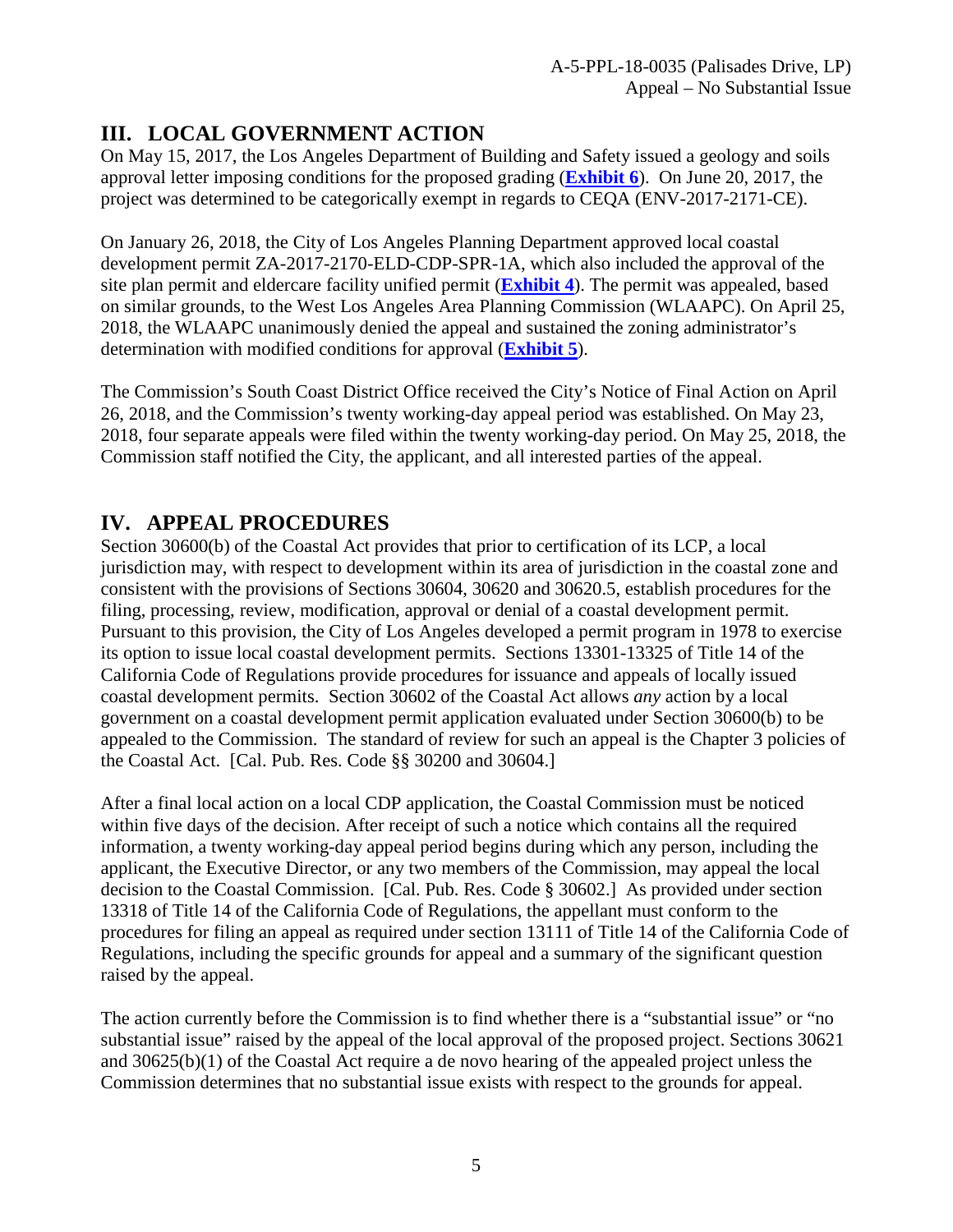Commission staff recommends a finding of **no substantial issue**. If the Commission decides that the appellants' contentions raise no substantial issue as to conformity with Chapter 3 of the Coastal Act, the action of the local government becomes final. Alternatively, if the Commission finds that a substantial issue exists with respect to the conformity of the action of the local government with the Chapter 3 policies of the Coastal Act, the local CDP is voided and the Commission typically continues the remainder of the appeal hearing to a later date in order to review the coastal development permit as a de novo matter. [Cal. Pub. Res. Code §§ 30621 and 30625.] Section 13321 of the Coastal Commission regulations specifies that de novo actions will be heard according to the procedures outlined in Sections 13114 and 13057-13096 of the Commission's regulations.

If there is no motion from the Commission to find no substantial issue, it will be presumed that the appeal raises a substantial issue and the Commission will schedule the de novo phase of the public hearing on the merits of the application at a subsequent Commission hearing. In this de novo public hearing on the merits of the application, the standard of review is the Chapter 3 policies of the Coastal Act. The certified Venice Land Use Plan (LUP) is used as guidance. Sections 13110-13120 of Title 14 of the California Code of Regulations further explain the appeal hearing process.

If the Commission decides to hear arguments and vote on the substantial issue question, those who are qualified to testify at the hearing, as provided by Section 13117 of Title 14 of the California Code of Regulation, will typically have three minutes per side to address whether the appeal raises a substantial issue. The only persons qualified to testify before the Commission at the substantial issue portion of the appeal process are the applicant, persons who opposed the application before the local government (or their representatives), and the local government. Testimony from other persons must be submitted in writing. The Commission will then vote on the substantial issue matter. It takes a majority of Commissioners present to find that the grounds for the appeal raise no substantial issue.

## <span id="page-5-0"></span>**V. SINGLE PERMIT JURISDICTION AREAS**

Section 30601 of the Coastal Act provides details regarding the geographic areas where applicants must also obtain a coastal development permit from the Commission in addition to obtaining a local coastal development permit from the City. These areas are considered Dual Permit Jurisdiction areas. Coastal zone areas outside of the Dual Permit Jurisdiction areas are considered Single Permit Jurisdiction areas. Pursuant to Section 30600(b) of the Coastal Act, the City of Los Angeles has been granted the authority to approve or deny coastal development permits in both jurisdictions, but all of the City's actions are appealable to the Commission. The proposed project site is located within the *Single Permit Jurisdiction Area*.

## <span id="page-5-1"></span>**VI. FINDINGS AND DECLARATIONS**

## A. **PROJECT DESCRIPTION & LOCATION**

The project, according to the City-approved plans dated February 6, 2017, is to construct a 4-story, 64,646 sq. ft. eldercare facility whose height ranges from 25 feet to 45-feet high, with 82 guest rooms and 19,308 cu. yd. of exported grade material for the subterranean garage on a 43,033.2 sq. ft. vacant lot. The eldercare facility will contain 82 guest rooms (59 used for assisted living care and 23 for Alzheimer's/dementia care). Two curb cuts, one along Palisades Drive at the southeast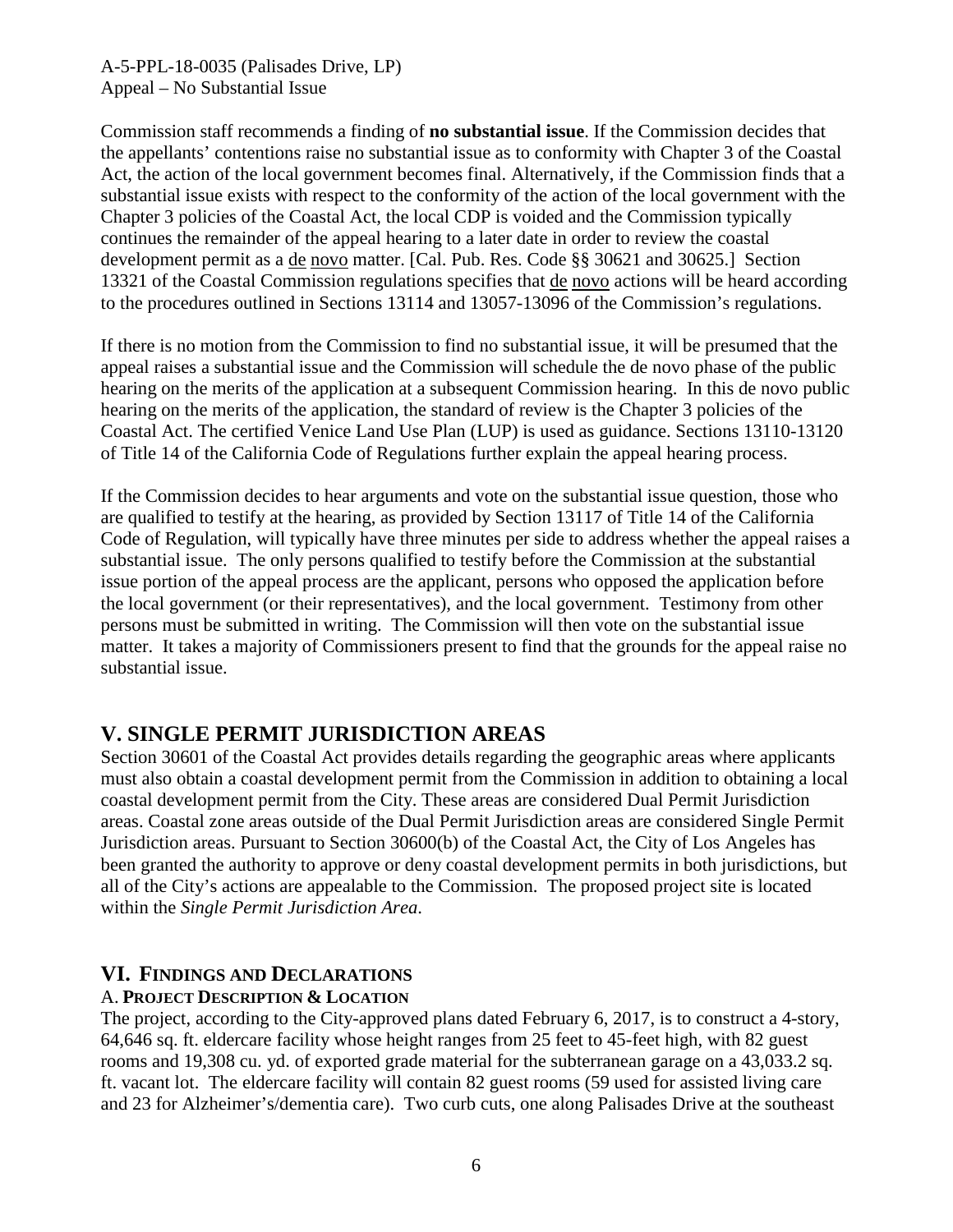portion of the lot and another along Vereda De La Montura at the northwest portion of the site, will be constructed for two-way driveway aprons to the subterranean parking garage with 66 parking spaces and 10 bicycle parking spaces. The proposed setbacks are 10 feet from Palisades Drive after dedications, 7 feet from Vereda de la Montura, 7 feet from the adjacent commercial building and 16 feet from the adjacent open space (**[Exhibit 2](https://documents.coastal.ca.gov/reports/2018/7/W15c/W15c-7-2018-exhibits.pdf)**). The project site has approximately 145 feet of frontage along Palisades Drive and 305 feet of frontage along Vereda de la Montura. There are no deviations from the City's zoning regulations and the proposed setbacks are consistent with the City's setback requirements.

The subject site is located approximately 2.5 miles away from Will Rogers State Beach in the Pacific Palisades highlands in the City of Los Angeles, a primarily residential community situated in between Topanga State Park and Temescal Canyon (**[Exhibit 1](https://documents.coastal.ca.gov/reports/2018/7/W15c/W15c-7-2018-exhibits.pdf)**). The community is accessed from Sunset Boulevard with Palisades Drive. The subject site is zoned C1-1-H and designated a commercial use area. The approximately 25 acres of open space adjacent to the subject site and south of Vereda de la Montura was dedicated to the City of Los Angeles to be operated as a park during the Commission-approved subdivision (Permit A-381-78 and subsequent amendments). The neighborhood is characterized by a restaurant, an office and business center, residential condominiums and open space.

### Permit history

The subject site was originally graded in the early [1](#page-6-0)970's during Proposition  $20<sup>1</sup>$ , prior to the Coastal Act, as a phased development by Headlands Property Inc. that eventually led to the establishment of 740 total dwelling units, one institutional site and two commercial sites. The site was designated for commercial use in 1978 under permit no. A-381-78, which established 50 acres along Santa Ynez creek to be operated as a city park and allowed extensive grading within an Urban Limit Line for the 740 residential units, the construction of the Calvary church and school, two sites (including the 1-acre subject site) for commercial development at 2 acres total, and required the dedication in fee of almost 1,000 acres of public open space to the California Department of Parks and Recreation and portions adjacent to residential homes to the City of Los Angeles Board of Recreation and Parks. The Commission required the Urban Limit Line to assure consistency of the subdivision with Sections 30210, 30223, 30230, 30231, 30240, 30250 30251 and 30252 of the Coastal Act which limited development within areas in order to protect public views, preserve natural land forms, public recreational opportunities and habitat outside the disturbed area.

Permit No. A-381-78 was subsequently amended allowing construction of the plaza (5-acre site on Sunset Boulevard & Palisades Drive) and received local approval under permit ZA-85- 1219(CUZ)(PAD). However, the Commission did not approve any structures on the vacant commercial site on Tract 31070, otherwise known as the subject site, due to the lack of design information. The amendment noted that the intensity of proposed uses and the size of structures may raise issues regarding conformity of specific projects with policies of the Coastal Act, therefore withholding approval of specific projects until adequate design information has been provided. Thirty eight (38) years later, the design for the project to develop the one acre commercial site is being proposed and thus, appealed to the Commission for issues relating to the building's design, mass and scale which the appellants claim have potential adverse impacts to environmental

<span id="page-6-0"></span> $\overline{a}$ <sup>1</sup> Proposition 20 was passed in 1972 by the People of the State of California creating the California Coastal Zone Conservation Act.<https://www.coastal.ca.gov/legal/proposition-20.pdf>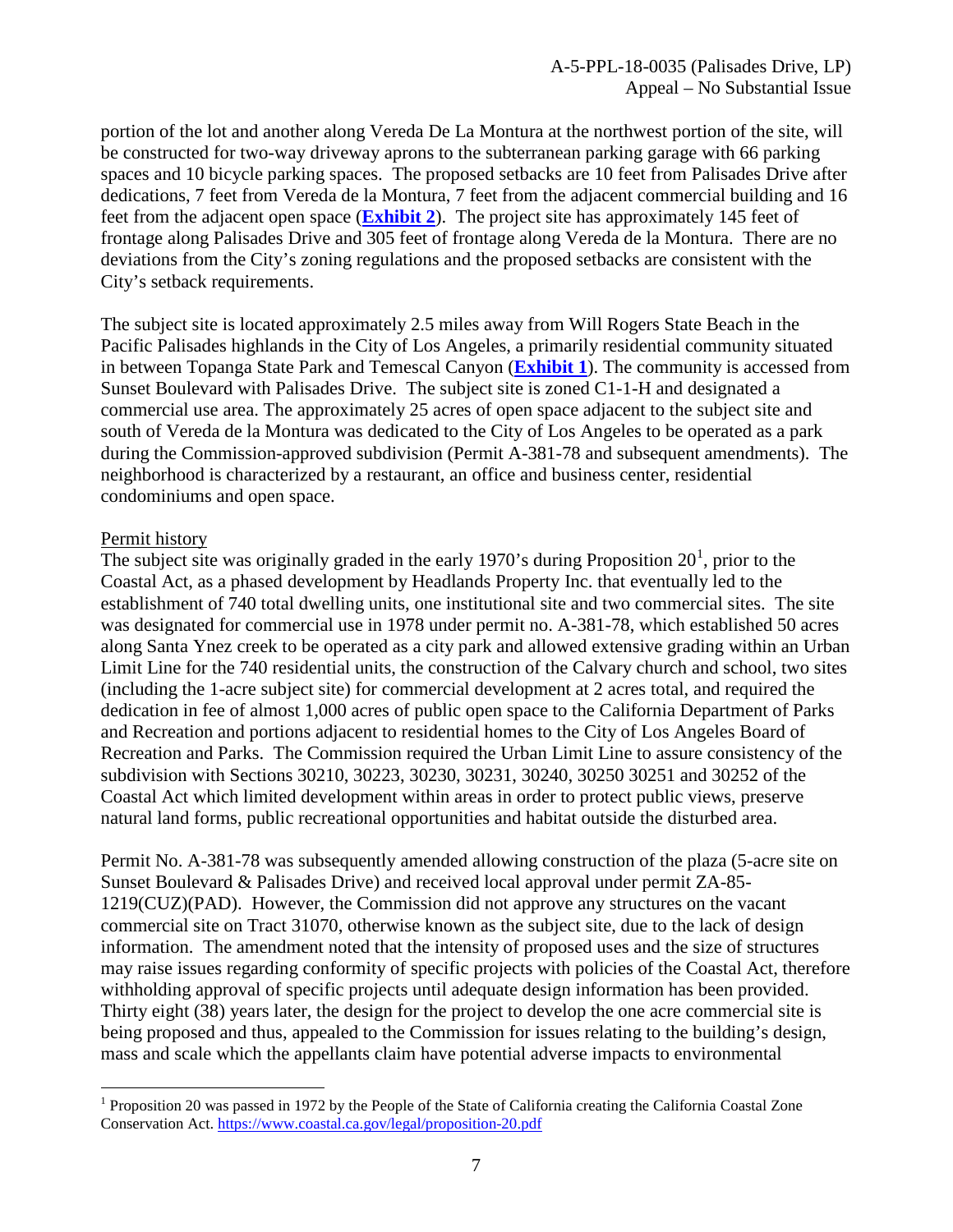resources such as community character, public views, habitat, traffic congestion, and access to nearby park trailheads.

### <span id="page-7-0"></span>**B. FACTORS TO BE CONSIDERED IN SUBSTANTIAL ISSUES ANALYSIS**

Section 30625(b)(1) of the Coastal Act states that the Commission shall hear an appeal of a local government action carried out pursuant to Section 30600(b) unless it finds that no substantial issue exists as to conformity with Chapter 3 of the Coastal Act. The term "substantial issue" is not defined in the Coastal Act or its implementing regulations. Section 13115(b) of the Commission's regulations simply indicates that the Commission will hear an appeal unless it "finds that the appeal raises no significant question." In previous decisions on appeals, the Commission had been guided by the following factors:

- 1. The degree of factual and legal support for the local government's decision that the development is consistent of inconsistent with the relevant provisions of the Coastal Act;
- 2. The extent and scope of the development as approved or denied by the local government;
- 3. The significance of the coastal resources affected by the decision;
- 4. The precedential value of the local government's decision for future interpretations of its LCP; and,
- 5. Whether the appeal raises local issues, or those of regional or statewide significance.

Even when the Commission chooses not to hear an appeal, appellants nevertheless may obtain judicial review of the local government's coastal permit decision by filing petition for a writ of mandate pursuant to Code of Civil Procedure, Section 1094.5.

Staff is recommending that the Commission find that **no substantial issue exists** with respect to whether the local government actions conform to Section 30610 of the Coastal Act and Section 13250 of the California Code of Regulations for the reasons set forth below.

#### <span id="page-7-1"></span>**C. SUBSTANTIAL ISSUES ANALYSIS**

Coastal Act Section 30222 Private lands; priority of development purposes states:

*The use of private lands suitable for visitor-serving commercial recreational facilities designed to enhance public opportunities for coastal recreation shall have priority over private residential, general industrial, or general commercial development, but not over agriculture or coastal-dependent industry.* 

Coastal Act Section 30240 Environmentally sensitive habitat areas; adjacent developments states:

- *(a) Environmentally sensitive habitat areas shall be protected against any significant disruption of habitat values, and only uses dependent on those resources shall be allowed within those areas.*
- *(b) Development in areas adjacent to environmentally sensitive habitat areas and parks and recreation areas shall be sited and designed to prevent impacts which would significantly degrade those areas, and shall be compatible with the continuance of those habitat and recreation areas.*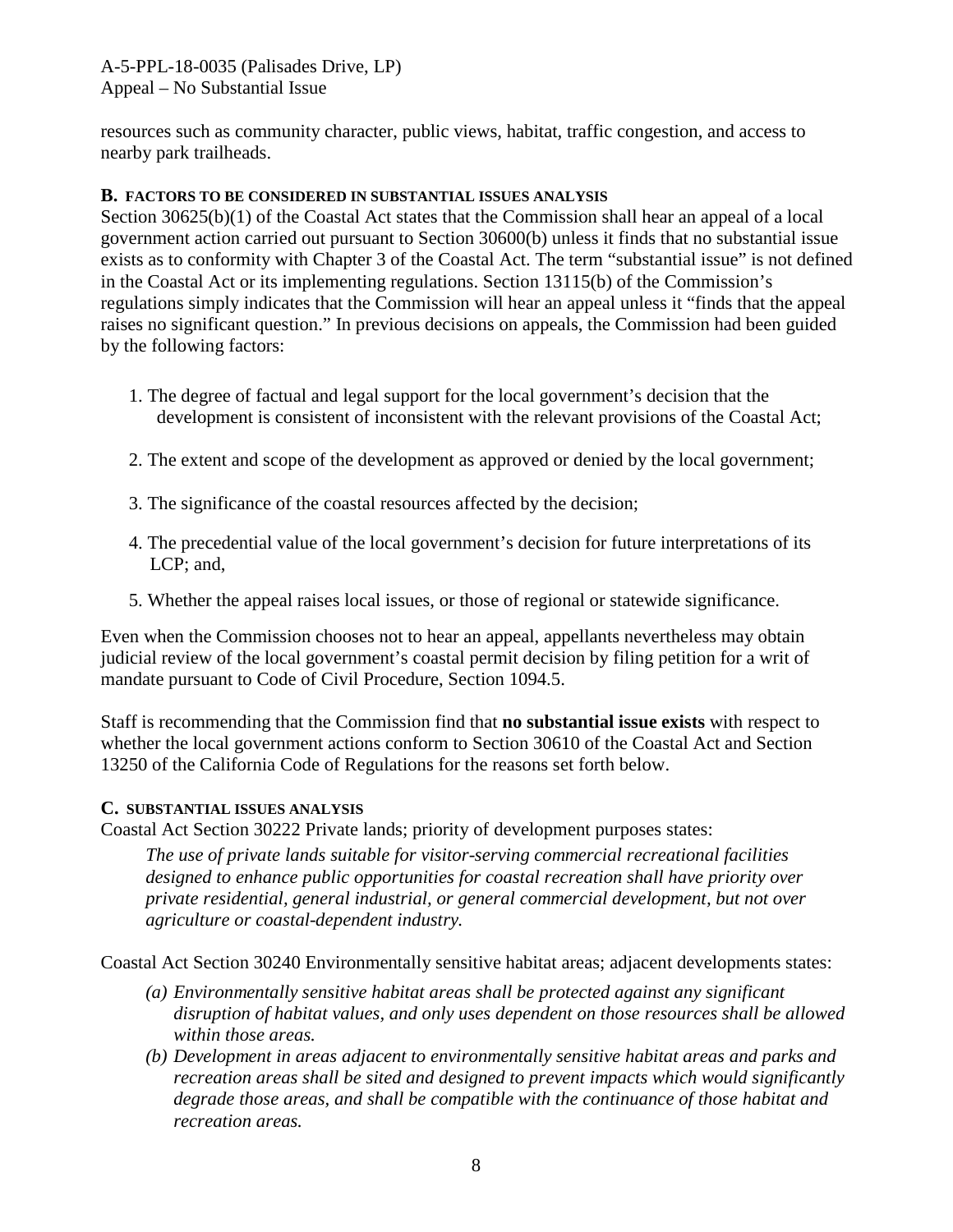Coastal Act Section 30251 Scenic and visual qualities states:

*The scenic and visual qualities of coastal areas shall be considered and protected as a resource of public importance. Permitted development shall be sited and designed to protect views to and along the ocean and scenic coastal areas, to minimize the alteration of natural*  land forms, to be visually compatible with the character of surrounding areas, and, where *feasible, to restore and enhance visual quality in visually degraded areas. New development in highly scenic areas such as those designated in the California Coastline Preservation and Recreation Plan prepared by the Department of Parks and Recreation and by local government shall be subordinate to the character of its setting.* 

Coastal Act Section 30253 Minimization of adverse impacts states:

*New development shall…(a) Minimize risks to life and property in areas of high geologic, flood, and fire hazard; (b) Assure stability and structural integrity, and neither create nor contribute significantly to erosion, geologic instability, or destruction of the site or surrounding area or in any way require the construction of protective devices that would substantially alter natural landforms along bluffs and cliffs; (c) Be consistent with requirements imposed by an air pollution control district or the State Air Resources Board as to each particular development; (d) Minimize energy consumption and vehicle miles traveled; and (e) Where appropriate, protect special communities and neighborhoods that, because of their unique characteristics, are popular visitor destination points for recreational uses.*

Coastal Act Section 30620(a) Interim procedures; permanent procedures; states, in part:

*By January 30, 1977, the commission shall, consistent with this chapter, prepare interim procedures for the submission, review, and appeal of coastal development permit applications and of claims of exemption. These procedures shall include…(1) Application and appeal forms; (2) Reasonable provisions for notification to the commission and other interested persons of any action taken by a local government pursuant to this chapter, in sufficient detail to ensure that a preliminary review of that action for conformity with this chapter can be made; (3) Interpretive guidelines designed to assist local governments, the commission, and persons subject to this chapter in determining how the policies of this division shall be applied in the coastal zone prior to the certification, and through the preparation and amendment, of local coastal programs. However, the guidelines shall not supersede, enlarge, or diminish the powers or authority of the commission or any other public agency.* 

During the approval of the subdivision, the Commission was aware of the need for the palisades community to include more affordable units for persons who work in the area, families of long-time residents, and seniors who no longer need or can afford the single-family homes that predominate in the area. Although the project does not provide any affordable units, the project provides opportunities for seniors to live in an area otherwise only accessible by those who are mobile and affluent. The general commercial use will not significantly take away opportunities for visitorserving commercial recreational facilities which have been provided in other commercially designated lots. Therefore, the appellants' grounds as to the project's conformity with Section 30222 of the Coastal Act raises no substantial issue.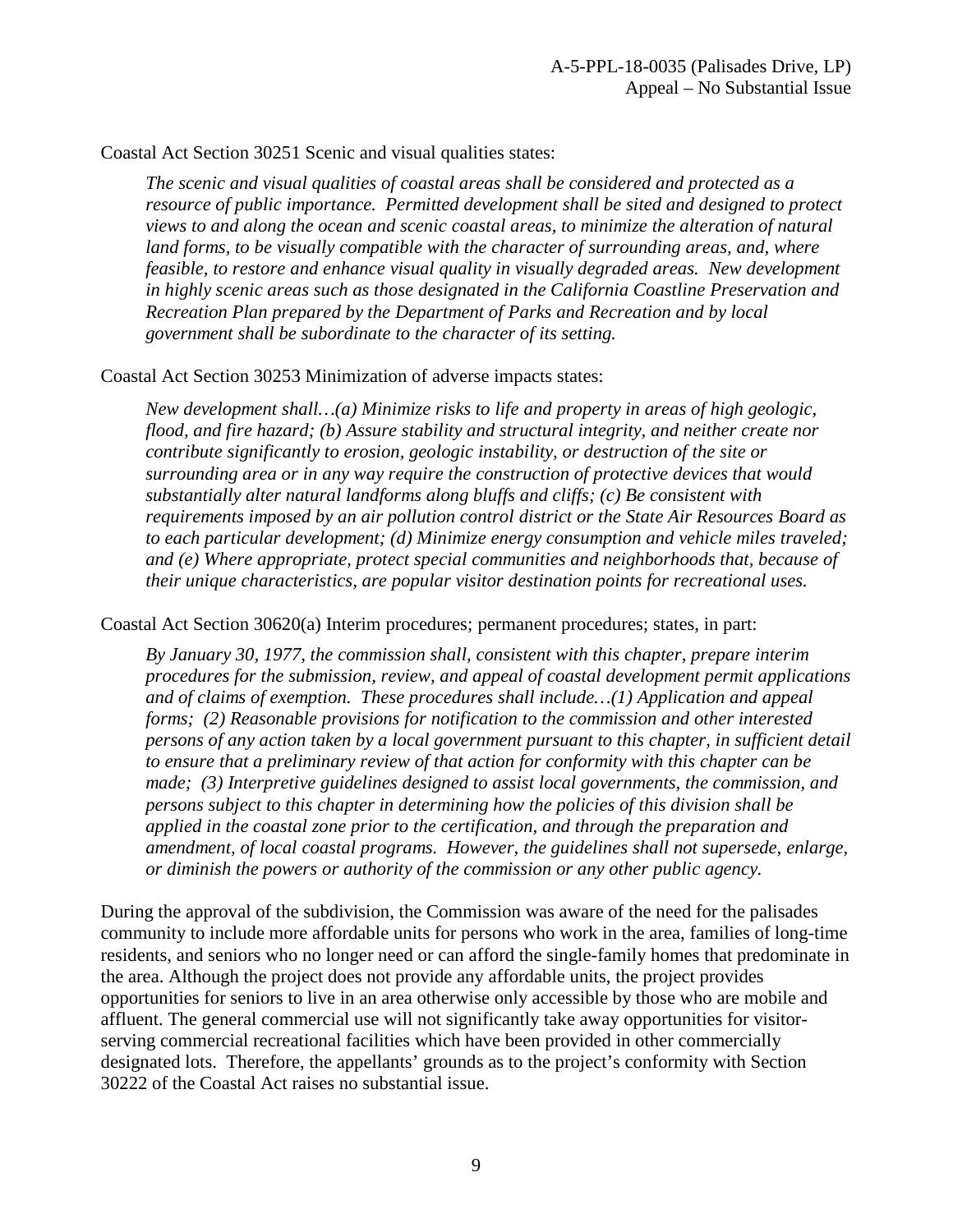### Habitat

 $\overline{a}$ 

The appellants contend that the project would significantly degrade the environmentally sensitive habitat areas located adjacent to the project site. In addition, the appellants contend that fuel modifications required will destroy the natural habitat surrounding the property and is a visual buffer for the wildland-suburban interface inconsistent with Section 30240 of the Coastal Act, which states, in relevant part: "*Development in areas adjacent to environmentally sensitive habitat areas and parks and recreation areas shall be sited and designed to prevent impacts which would significantly degrade those areas..."*

The project is located adjacent to a 25 acre City-owned park. According to the revised findings in Permit No. A-381-78, dated 7/18/79, the site has been previously disturbed by grading activity in the 1970's under a City of Los Angeles approval. However, vegetation thinning or removal within 100 feet of residential structures is required per fire department regulations and may impact vegetation and their habitat in the adjacent City park. The City's permit no. ZA-2017-2170-ELD-CDP-SPR-1A refers to the applicant's consultant who notes that the site and adjacent area does not contain any vegetation that supports environmentally sensitive species. The appellants refer to the Cooper report, a third party hired by the appellants, who contends that the report conducted by the project applicant's consultant did not provide sufficient analysis of the project's impacts on habitat. In response, the consultant's report, dated June 26, 2018 (**[Exhibit 7](https://documents.coastal.ca.gov/reports/2018/7/W15c/W15c-7-2018-exhibits.pdf)**), states that plants were located within 180 feet of the site boundaries consisting of oleander (*Nerium oleander*), laurel sumac (*Malosma laurina*), gray pine (*Pinus sabiniana*), deerweed (*Acmipson glaber*), chaparral yucca (*Hesperoyucca whipplei*), eucalyptus (*Eucalyptus globulus*), chamise (*Adenostoma fasciculatum*), and ceanothus (*Ceanothus megacarpus*). The plants listed have not been given special status as sensitive, threatened or endangered. In addition, the understory consists of non-native grasses, two cement storm drains, trash, and irrigation lines/ sprinklers that are present on the slope.

Based on information in the environmental report and the California Natural Diversity Database (CNDDB), operated by the California Department of Fish and Wildlife, there is an identified southern sycamore alder riparian woodland area (State and globally ranked to be uncommon but not rare) located approximately 350 feet westward of the property boundary. However, the woodland area to be cleared for fire buffer is not considered environmentally sensitive habitat area  $(ESHA)^2$  $(ESHA)^2$ because the area has been disturbed by human activities (two drainage ditches, the Santa Ynez reservoir, concrete dam, and maintenance road) and does not support plant or animal life that are listed as rare or especially valuable . The Cooper Report referred to by the appellants and applicant's consultant report does not identify any rare or especially valuable which were observed. Thus, the proposed development, including the City of Los Angeles 100 feet of brush clearance for fuel modification, will not adversely impact ESHA. In addition, when the Commission approved the site for development of a commercial use structure in the Permit A-381-78 and subsequent amendments, impacts to environmentally sensitive habitat were assessed by establishing an urban limit line and limited removal of vegetation to areas within the urban boundaries were allowed, consistent with Section 30240. The proposed development and brush clearance for fuel modification will occur within the urban limit line and does not encroach outside the boundaries. In sum, based on the City's record and biological report, and the underlying subdivision permit approved by the

<span id="page-9-0"></span><sup>2</sup> E*nvironmentally sensitive habitat area* is defined under Section 30107.5 of the Coastal Act as "any area in which plant or animal life or their habitats are either rare or especially valuable because of their special nature or role in an ecosystem and which could be easily disturbed or degraded by human activities and developments."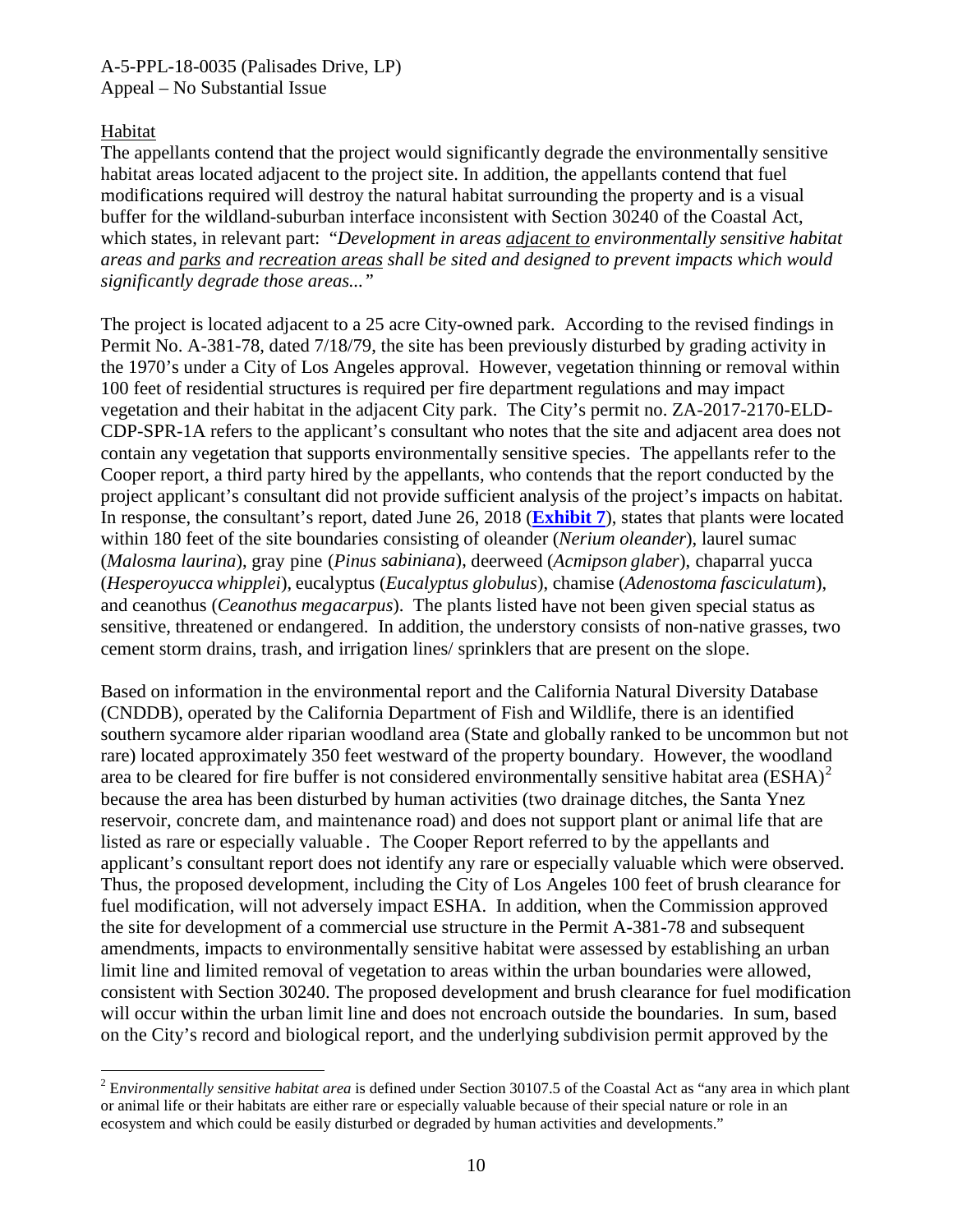Commission, which considered habitat impacts and established the urban limit line to protect habitat, there is no ESHA within 100 feet of the proposed development that would be adversely impacted by brush clearance,. Therefore, the project is not expected to "significantly degrade" any ESHA or parks or recreation areas, and appellants' allegations as to the project's conformity with Section 30240 raises no substantial issue.

#### Visual- Design and Character

The appellants contend that the project will impact the surrounding area that is defined pursuant to Section 30116 as a sensitive coastal resources area. In addition, the appellants contend that the building will further block scenic views from streets and nearby residential properties to Topanga State Park and from the Santa Ynez canyon trail to the surrounding natural area. The appellants also argue that the Santa Monica Mountains are designated by the Preservation and Recreation Plan as highly scenic areas and thus, requires new development to be subordinate to the surrounding character. Furthermore, the appellants argue that the project's height, mass, and design are out of character with the surrounding area inconsistent with Section 30251 of the Coastal Act which states, in relevant part: "*The scenic and visual qualities of coastal areas shall be considered and protected as a resource of public importance. Permitted development shall be sited and designed to protect views to and along the ocean and scenic coastal areas, to minimize the alteration of natural land forms, to be visually compatible with the character of surrounding areas… New development in highly scenic areas such as those designated in the California Coastline Preservation and Recreation Plan prepared by the Department of Parks and Recreation and by local government shall be subordinate to the character of its setting*.*"*

Impacts to private views are not a Coastal Act issue; however, public views are a coastal resource to be protected, in part by preserving the character of the surrounding areas. In order to analyze the project's compatibility with community character (height, setbacks, density, and bulk), the Commission may use the City's zoning regulations and past Commission actions as guidance. The applicant proposes 82 guest rooms (59 used for assisted living care and 23 for Alzheimer's/ dementia care). The adjacent 1-acre commercially designated property contains a restaurant and offices with a height of approximately 23 feet and a combined building area of 27,590 sq. ft. The structures were built in 1988 under a local coastal development permit. The buildings across the site on Palisades Drive and Vereda de la Montura are residential condominiums built in the late 1970s under Permit No. A-381-78 and subsequent amendments as part of the 740 dwelling unit approval of the Headlands' subdivision. These structures range from 20 feet to 36 feet and the sites are zoned RD3.1 and designated as low-medium residential. In another commercial designated tract of the Headlands permit (parcel 5371) at the northwestern corner of Palisades Drive and Sunset Boulevard, the Commission approved the construction of a 30-ft high, two-story, 25,000 sq. ft. commercial building, which currently is a one-story, 18- feet high, 25,000 sq. ft. commercial plaza permitted by the City in 1988. Across Palisades Drive and to the north from this parcel is an institutional site (parcel 5372) which allowed construction of a church and school on seven (7) acres. Following Commission approval, the City permitted the phased construction and maintenance of the religious complex for "two-story and mezzanine sanctuary… 50-feet height limit maximum at roof peak" in 1985. The second amendment noted that the intensity of proposed uses and the size of structures may raise issues regarding conformity of specific projects with policies of the Coastal Act, therefore withholding approval of specific projects until adequate design information has been provided.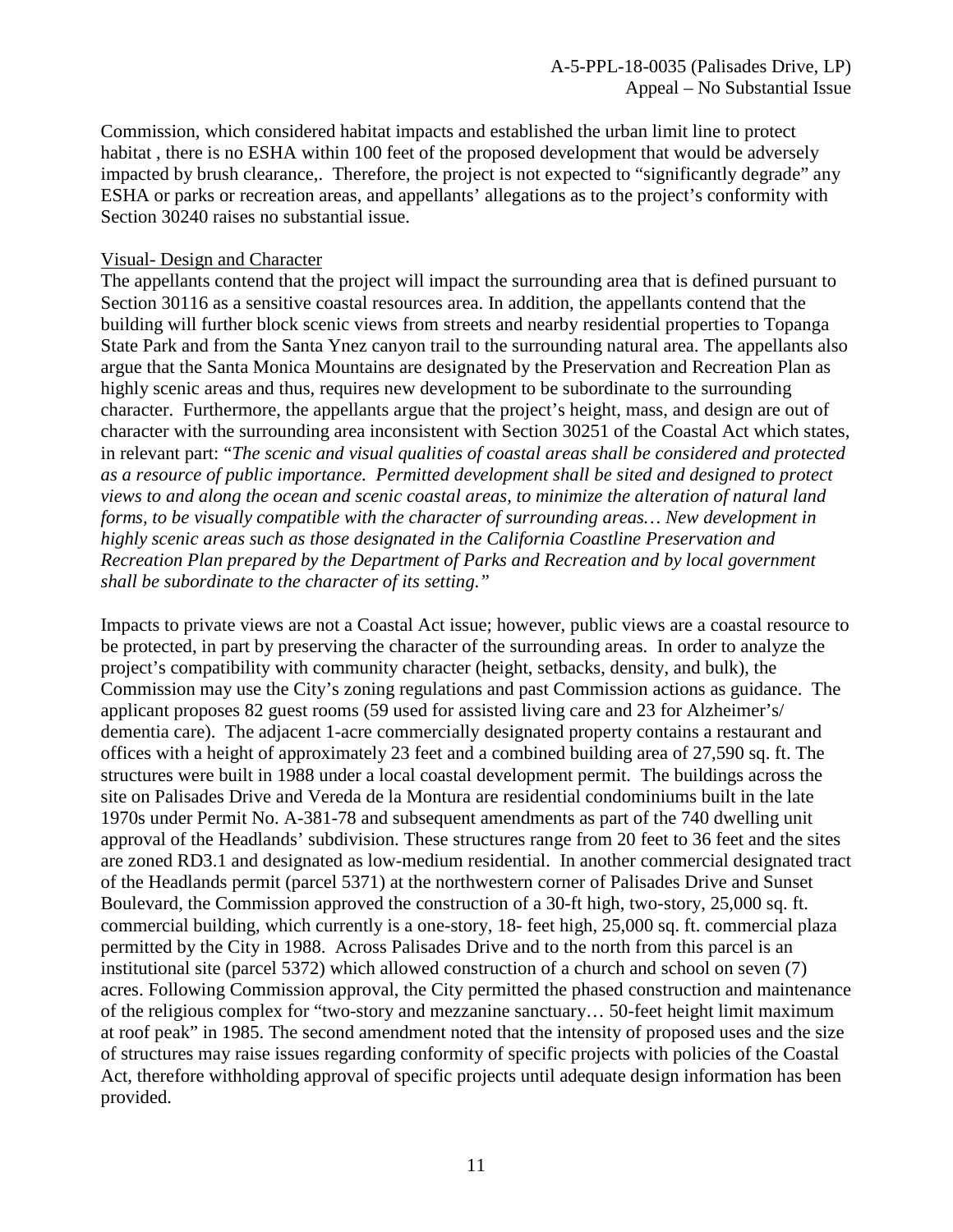As the local Coastal Development Permit ZA-2017-2710-ELD-CDP-SPR-1A stated, structures located on a commercially zoned lot do not have a height limit in the City's zoning code; however, due to the site's proximity to the City park, the structure is subject to the transitional height requirements which limit the visible mass of the structure. The proposed height ranges from 25 feet adjacent to the open space to 45 feet adjacent to Palisades Drive. The structure will not be significantly visible from the Santa Ynez Canyon trailhead located 600 feet from the site, along Vereda de la Montura, due to the topography of the trail. The surrounding trails at Topanga State Park, Trailer Canyon and Temescal Ridge are at a significantly higher elevation than the project site and thus, the project will not significantly impact public views. Although the proposed project would be the tallest structure in the area adjacent to a City park, the Headlands' residential community was originally approved by the Commission with the understanding that the subdivision would permanently impact views in the once undeveloped area. In response to the 740 unit subdivision permitted under Permit A-381-78 and subsequent amendments, nearly all of the 1,000 acres of undeveloped area was dedicated to State Parks for public use and preservation of habitat value outside the Urban Limit Line. This undeveloped area dedicated to State Parks generally exceeded a 50% slope, as stated in the Permit No. A-381-78 and subsequent amendments, and the area within the urban boundaries, which were permitted to be fully developed with residential and commercial uses, "…*are slightly less steep, are at lower elevations, and are generally less visible from the west* (Topanga State Park), *north* (Santa Ynez Falls) *and east* (Temescal Ridge)." Thus, when the Commission approved Permit No. A-381-78 and subsequent amendments with the large amount of grading, it was understood that no natural landforms would be preserved *within* the urban limit line and the impact of the grading for residential and commercial development would be mitigated by permanent preservation of the larger surrounding natural area. The Commission took into consideration the siting of all residential and commercial development and such view impacts. Thus, view impacts from the surrounding trails to and along the ocean and scenic coastal areas will not be significantly impacted because the development will occur in between two mountain ranges and are within a bowl shape which minimizes view impacts from the public trails.

As proposed, the commercial structure will not have any significant adverse impacts on coastal scenic resources due to the site's location within a natural canyon and in an area highly developed with residential and commercial uses. The proposed project incorporates landscaping and design features to minimize the visual mass of the structure adjacent to the City park. The proposed project has been sited and designed consistent with Section 30251 of the Coastal Act and, therefore, the appellants' ground as to the project's conformity with Section 30251 raises no substantial issue.

### Hazards

The appellants contend that the project is located in a City-designated High Severity Fire Hazard Area which will limit the ability of facility participants to mobilize during an emergency such as a wildfire or landslide and will increase geologic instability. The appellants further contend that the development will not minimize energy consumption and vehicle miles traveled, which will limit public access to nearby trails because of increased traffic in the area due to a lack of parking spaces and public transportation for facility workers and medical care providers nearby. The appellants argue that the project is inconsistent with Section 30253 of the Coastal Act, which states in part: "*New development shall…(a) Minimize risks to life and property in areas of high geologic, flood, and fire hazard; (b) Assure stability and structural integrity, and neither create nor contribute significantly to erosion, geologic instability, or destruction of the site or surrounding area or in any way require the construction of protective devices that would substantially alter natural landforms*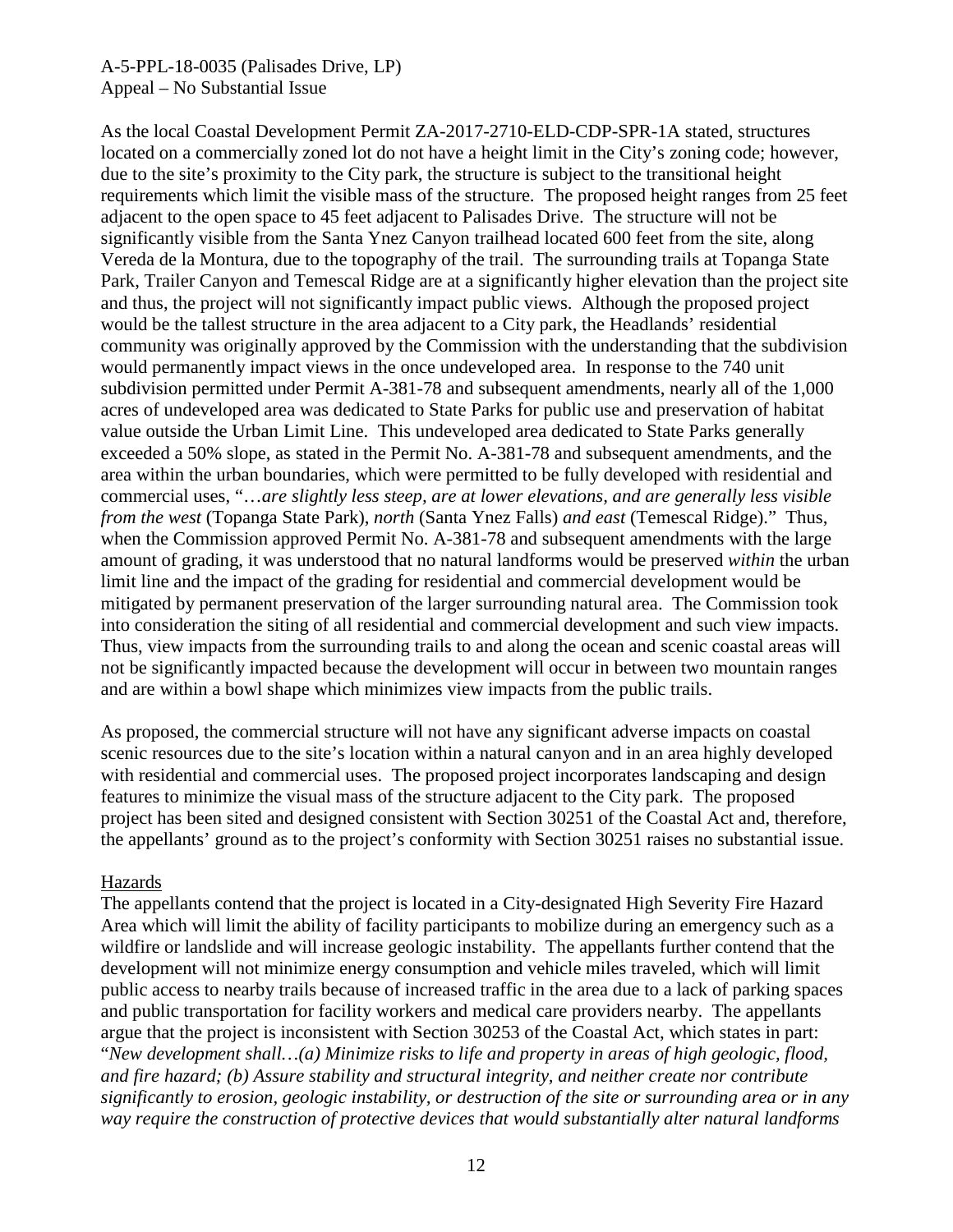*along bluffs and cliffs;…(d) Minimize energy consumption and vehicle miles traveled; (e) Where appropriate, protect special communities and neighborhoods that, because of their unique characteristics, are popular visitor destination points for recreational uses.*"

The appellants' contention regarding the mobility of facility participants during an emergency does not raise a Coastal Act issue; however, the applicant has noted that an emergency evacuation plan has been drafted, pending approval from the Los Angeles Fire Department (LAFD). In addition, the City record and applicant provided correspondence with Patrick Butler, Assistant Chief of the LAFD, stating that the project does not pose any additional threats due to the fact that it involves an assisted living and Alzheimer's/dementia care facility.

According to the City record, a geotechnical engineer conducted studies on the site and considered the project feasible from a geotechnical standpoint provided their recommendations were incorporated in the design. The site currently contains approximately 50 feet of uncertified fill<sup>[3](#page-12-0)</sup>. The City does not allow any foundation to be supported by uncertified fill. The project received approval from the City's Department of Building and Safety imposing conditions that would stabilize the development such as the establishment of friction piles and utilization of engineered fill that meets the City's requirement. In addition, Permit No. A-381-78 (and subsequent amendments) has already addressed hazards related to the area, particularly recognizing geologic instability, mudflow hazards, and fire. When that permit was approved, the Commission was aware that the entire subdivision was in a high geologic hazard area, and that such hazards could not be totally eliminated by engineering and design. However, the Commission was satisfied that the subdivision and siting of development would minimize risk to life and property. The Commission also found that the subdivision would improve emergency access and water supply to the area, thus improving fire safety conditions.

As stated in the Permit No. A-381-78 and subsequent amendments, *any* new development in the area will necessarily increase the number of people and structures placed at risk in this generally high fire hazard area. In this case, the applicant has indicated that an evacuation plan and fire sprinklers will be utilized, and the project is sited near adequate infrastructure to respond to emergencies, such as the Santa Ynez reservoir and fire department stations. The project has been designed and sited to minimize risks to geologic instability and fire hazards and does not substantially alter natural landforms since the site has been previously disturbed by grading. Therefore, the appellant's grounds as to the project's conformity with Sections 30253 of the Coastal Act raise no substantial issue.

### Public Recreation

 $\overline{a}$ 

The nearest trail is the Santa Ynez Canyon Trail, which is located approximately 600 feet west of the site along Vereda de la Montura. The Trailer Canyon trailhead, located approximately one mile away from the site, and Split Rock trailhead, located approximately 1.6 miles away from the site, are both accessible to the public within the Palisades Headlands subdivision. The City records

<span id="page-12-0"></span> $3$  According to the City of Los Angeles' Requirements for soil compaction reports, "uncertified fill" refers to a soil material that does not meet the maximum dry density and optimum moisture requirements of the City of Los Angeles, Building and Safety Department and does not have the correct thickness of fill prior to compaction. In addition, uncertified fill may be unidentified or incorrect fill material according to the Unified Soil Classification system.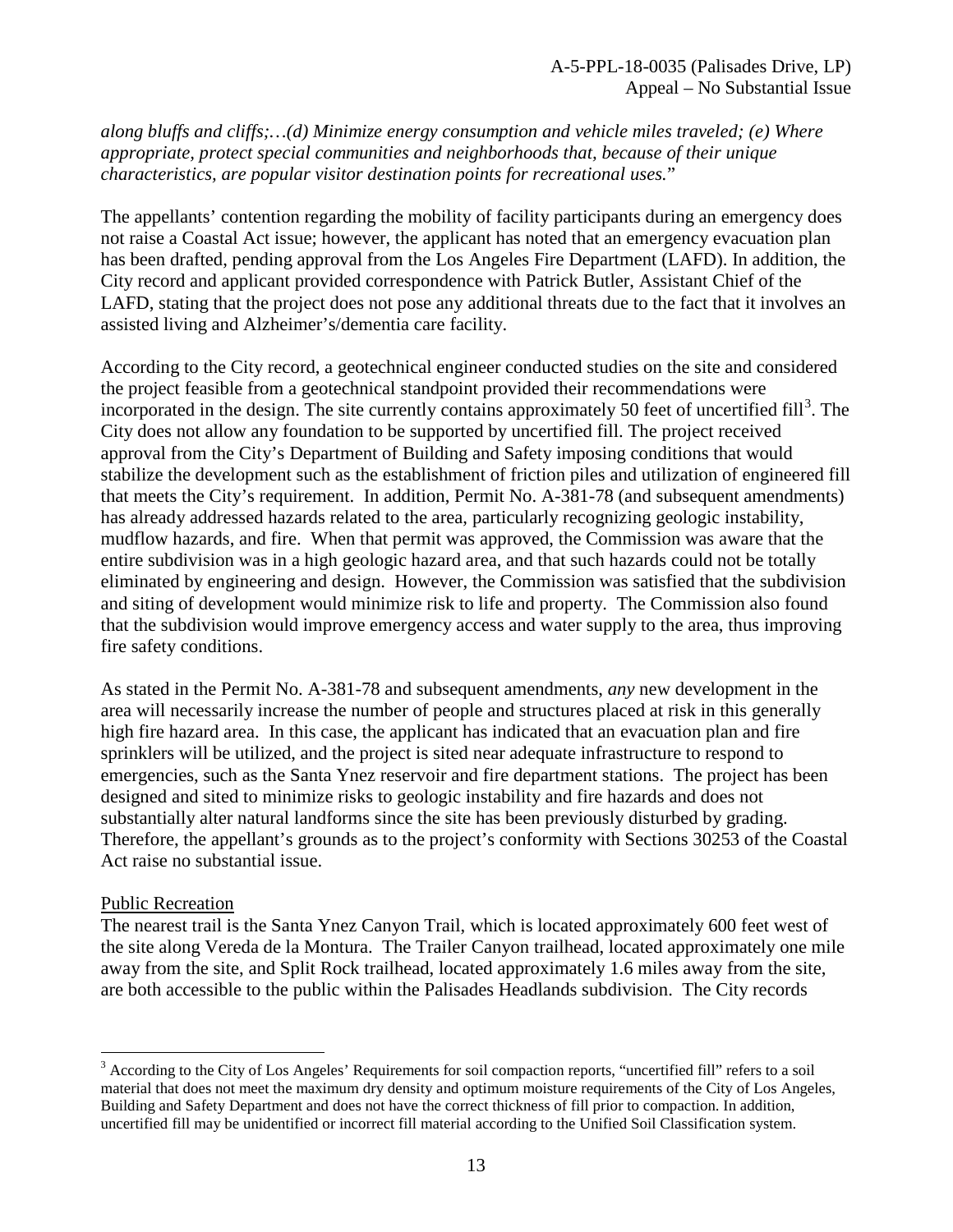show that 260 trips<sup>[4](#page-13-0)</sup> will potentially be generated by the development using rates from the Institute of Transportation Engineers. According to correspondence submitted by the agent, approximately 12% of assisted living participants will be driving, although many choose not to due to the transportation options available for appointments and outside activities. None of the participants who are admitted with Alzheimer's or dementia will be driving due to the nature of cognitive impairment. A majority of the traffic generated would be from facility operators, employees, assisted living participants, and participants' visitors, which reduces the amount of onsite parking demand and therefore, the amount of trips generated. In addition, according to the City records, the amount of trips expected to be generated by the project does not require the applicant to conduct a traffic analysis because the project will not significantly affect the level of service of roads and intersections.

Consequently, traffic is not expected to have a significant impact on the roadways in the area. Furthermore, all the streets in the area including Vereda de la Montura and Palisades Drive provide on-street parking. The on-street parking is used by the public for access to the nearby Santa Ynez Canyon trailhead. The surrounding streets provide adequate parking for the recreational hikers that use the trailhead and because of the expected low demand for parking for the proposed project, the proposed project will not adversely impact hikers who visit the recreational trails. Although the eldercare facility would generate additional traffic, the project has been sited and designed to minimize impacts to public recreation and access to the surrounding trails. Therefore, the appellants' contentions as to the project's conformity with Sections 30253(d) and 30253(e) of the Coastal Act raise no substantial issue.

### Regional Interpretive Guidelines

The appellants contend that the California Coastal Commission's Regional Interpretive Guidelines for development in the Pacific Palisades have not been followed, in violation of Section 30620 of the Coastal Act. The City states that the Interpretive Guidelines were considered in applying Coastal Act policies during the approval of the local coastal development permit. The Guidelines are designed to provide direction to local government decision makers and the City does not necessarily need to find the project suitable under the Interpretive Guidelines, but is required to determine if the project is consistent with the Chapter 3 policies of the Coastal Act. The Commission's standard of review on appeal is whether the appeal raises a substantial question as to conformity with the Chapter 3 policies of the Coastal Act, not the Interpretive Guidelines. This contention raises a procedural issue with the City and does not raise any issue with regards to the project's consistency with the Chapter 3 policies of the Coastal Act.

### Local Coastal Program

The appellants argue that the project will prejudice the ability of the City to prepare an LCP because it would approve over-sized development in this area. The appellants also claim that the project does not comply with the Brentwood-Palisades Community Plan and CEQA guidelines, in violation of Section 30620 of the Coastal Act. The Community Plan is a local document and was not certified by the Commission. The standard of review remains the Chapter 3 policies of the Coastal Act. Therefore, compliance with the Community Plan does not raise any issue with regards to the

<span id="page-13-0"></span> $\overline{a}$  $4$  According to the applicant's consultant report, trips generated are based on the daily trips made per the amount of beds expected at the proposed Alzheimer's/dementia care facility. These rates were obtained from the Institute of Transportation Engineers, ITE Trip Generation Rates –  $9<sup>th</sup>$  Edition.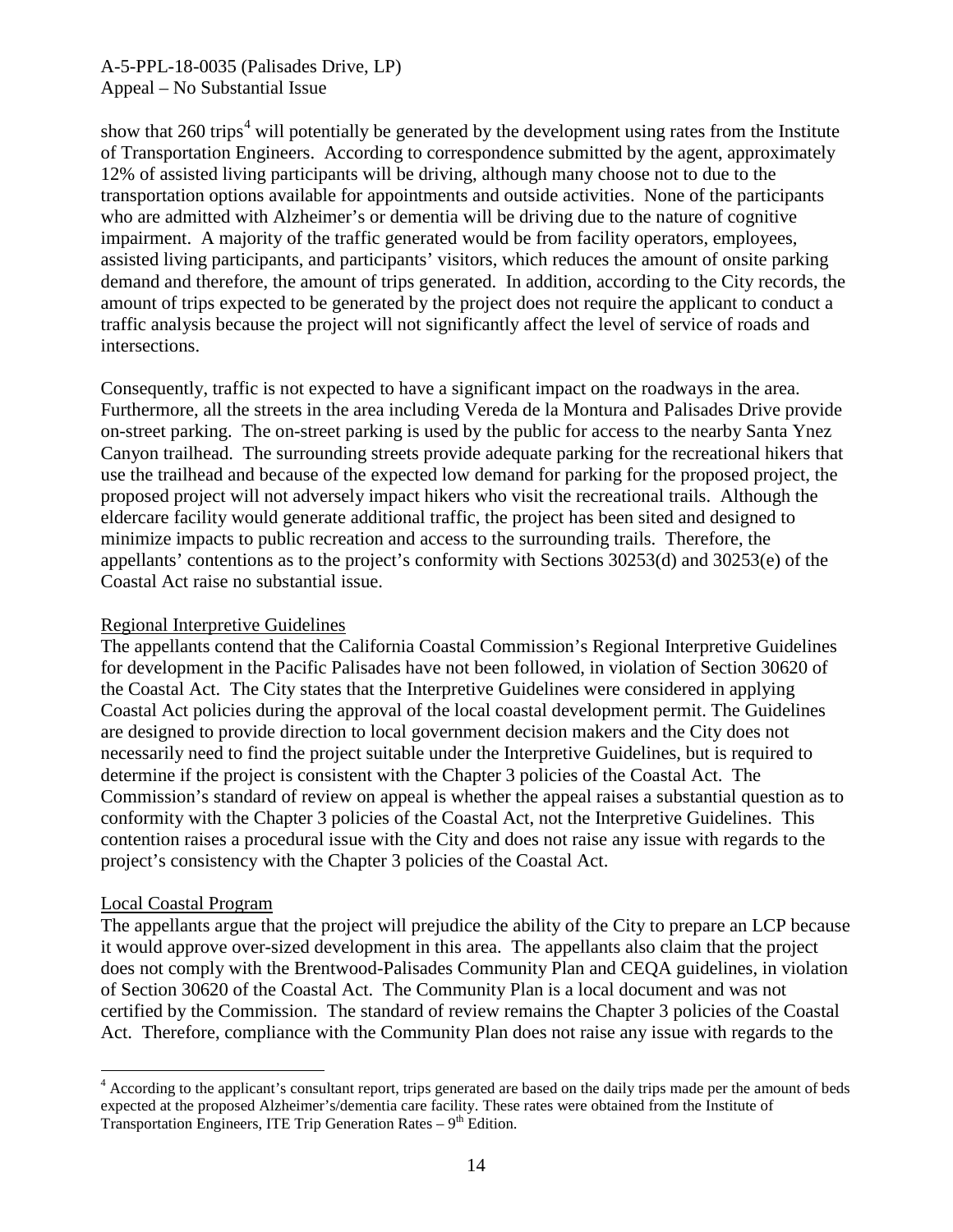project's consistency with the Chapter 3 policies of the Coastal Act. In regards to CEQA, an analysis was provided to support the project's approval as categorically exempt (ENV-2017-2171- CE) and found the project would not have any adverse environmental impacts as substantiated in the City record. In addition, the Commission lacks jurisdiction to review the City of Los Angeles's compliance with CEQA. Thus, the question of the City's CEQA compliance does not raise a substantial issue.

The proposed development is compatible with the density, scale and character of the surrounding area and is consistent with the original intent of the underlying Headlands permit (Permit No. A381- 78 and subsequent amendments) and past actions of the Commission in this area. As proposed, the use is consistent with the Commission's approval of the underlying subdivision and planned community and has been designed for consistency with local municipal codes and Coastal Act policies and will not prejudice the ability of the City to prepare an LCP for the Pacific Palisades planning area.

Applying the five factors listed in the prior section clarifies that the appeal raises "no substantial issue", and, therefore, does meet the substantiality standard of Section 30625(a).

The first factor is the degree of factual and legal support for the local government's decision that the development is consistent or inconsistent with the relevant provisions of the Coastal Act. The City provided record shows that the City staff report discusses consistency with the Los Angeles Municipal Code, Brentwood-Palisades Community Plan, and the Los Angeles County Interpretive Guidelines and finds the project consistent with each of these codes and plans. The City also found that the proposed project complies with the Chapter 3 policies of the Coastal Act with regards to land use, density, scale, and character. The City further mentions that the project setbacks will not cause any significant adverse effects on hazards, habitat, and scenic views to and along the ocean from inland public trails. The decision was based on evidence reviewed by the City, including Cityapproved plans, project rendering, and records of past Commission and City actions supporting the findings as to the project's visual compatibility with the surrounding area, geologic hazards, habitat impacts, traffic and parking impacts. In short, there is substantial factual and legal support for the City's determination that the project complies with the policies of Coastal Act Chapter 3.

The second factor is the extent and scope of the development as approved or denied by the local government. The extent and scope of the City-approved project as approved by the City is consistent with all relevant legal limits on size, height and land use for a commercially designated lot. The proposed assisted living care facility is allowed under the C-1 designation and, as required by the Coastal Act, does not significantly impact the character of the area. In addition, the City has considered the project's impacts in the underlying Permit No. A-381-78 for the Headlands development, and the project is similar to other City-approved projects for C-1 designations in the area. This factor does not raise a substantial issue as to compliance with the Chapter 3 policies of the Coastal Act.

The third factor is the significance of the coastal resources affected by the decisions. The City has analyzed the project's impacts to coastal resources such as habitat, community character, public access, view impacts, and hazards. Although the site is located 2.5 miles away from the beach, ocean views from inland trails are significant coastal resources to be protected. In this case, the project has been designed and sited to be compatible with community character and will minimize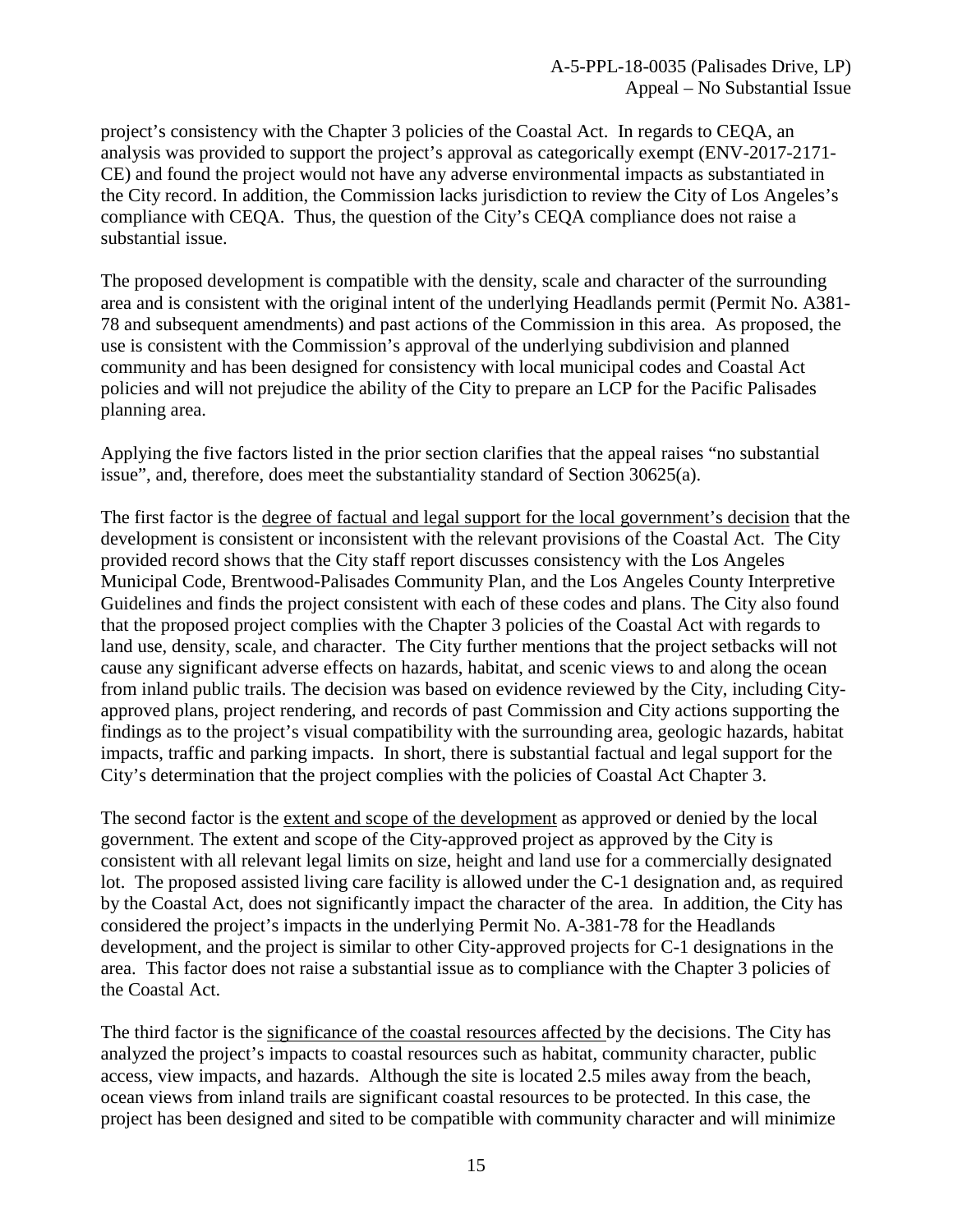impacts to hazards and views from public trails to the ocean. In addition, the brush clearance required will not adversely impact habitat at the adjacent City Park. Due to the historic development of the site, the project will be located within the urban limit line, and any impacts to coastal resources have been minimized and will occur within a specific, developed area, as specifically contemplated by the Headlands permit and its subsequent amendments. This factor also does not raise a substantial issue as to compliance with the Chapter 3 policies of the Coastal Act.

The fourth factor is the precedential value of the local government's decisions for future interpretations of its LCP. The City does not currently have a certified LCP, and instead applies the Coastal Act Chapter 3 policies when reviewing applications for coastal development permits. Although approval of the 4-story, 45-ft high, 64,646 sq. ft. eldercare facility will make the project larger than what currently exists in the immediately surrounding area, there have been several City and Coastal Commission actions approving similar-sized development that precede this decision (Calvary Church and Palisades Plaza), and the Commission previously approved the project site for future commercial development. This project, as proposed, will not prejudice the ability of the City to prepare a Local Coastal Program that is in conformity with Chapter 3 of the Coastal Act. This factor also does not raise a substantial issue as to compliance with the Chapter 3 policies of the Coastal Act.

The final factor is whether the appeal raises local issues, or those of regional or statewide significance. In addition to the local and regional habitat value the mountains provide, the coastal mountains of the Pacific Palisades area provide scenic and recreational resources that are of local, regional and statewide importance. Development can have adverse impacts to these resources for the local community and for visitors that use the area. However, the project has been analyzed and designed to minimize impacts to the surrounding community, provided that all local requirements and Coastal Act policies are complied with. In this case, the City properly issued a local CDP, and the City's approval does not raise issues of statewide significance because the interpretation and application of Coastal Act policies were properly utilized. Furthermore, the proposed development is located in a planned community, consisting of residential and commercial development, community recreational areas, and dedicated City and State park lands, that the Commission previously reviewed and approved under CDP No. A-381-78, and subsequent amendments. In approving the underlying permit, the Commission considered impacts to these resources and conditioned the permit in order to protect and minimize impacts to these resources. Moreover, the Commission required the applicant to dedicate open space and provide recreational areas for the community to minimize adverse impacts to surrounding recreational areas. Therefore, the proposed project will not raise any issues of regional or statewide significance. This factor also does not raise a substantial issue as to compliance with the Chapter 3 policies of the Coastal Act.

In conclusion, the proposed development will not significantly impact coastal resources that are of regional or statewide significance. The impacts of development at the project site, which is located in the Palisades Headlands area, have been analyzed for conformance with Coastal Act policies under Permit No. A-381-78 and subsequent amendments, the project has been sited and designed to protect coastal resources, and is consistent with all applicable requirements for size, height, and land use, and is compatible with other commercial developments in the area. The appeal, therefore, raises no substantial issues as to the project's compliance with Sections 30116, 30222, 30240, 30251, 30253, and 30620 of the Coastal Act.